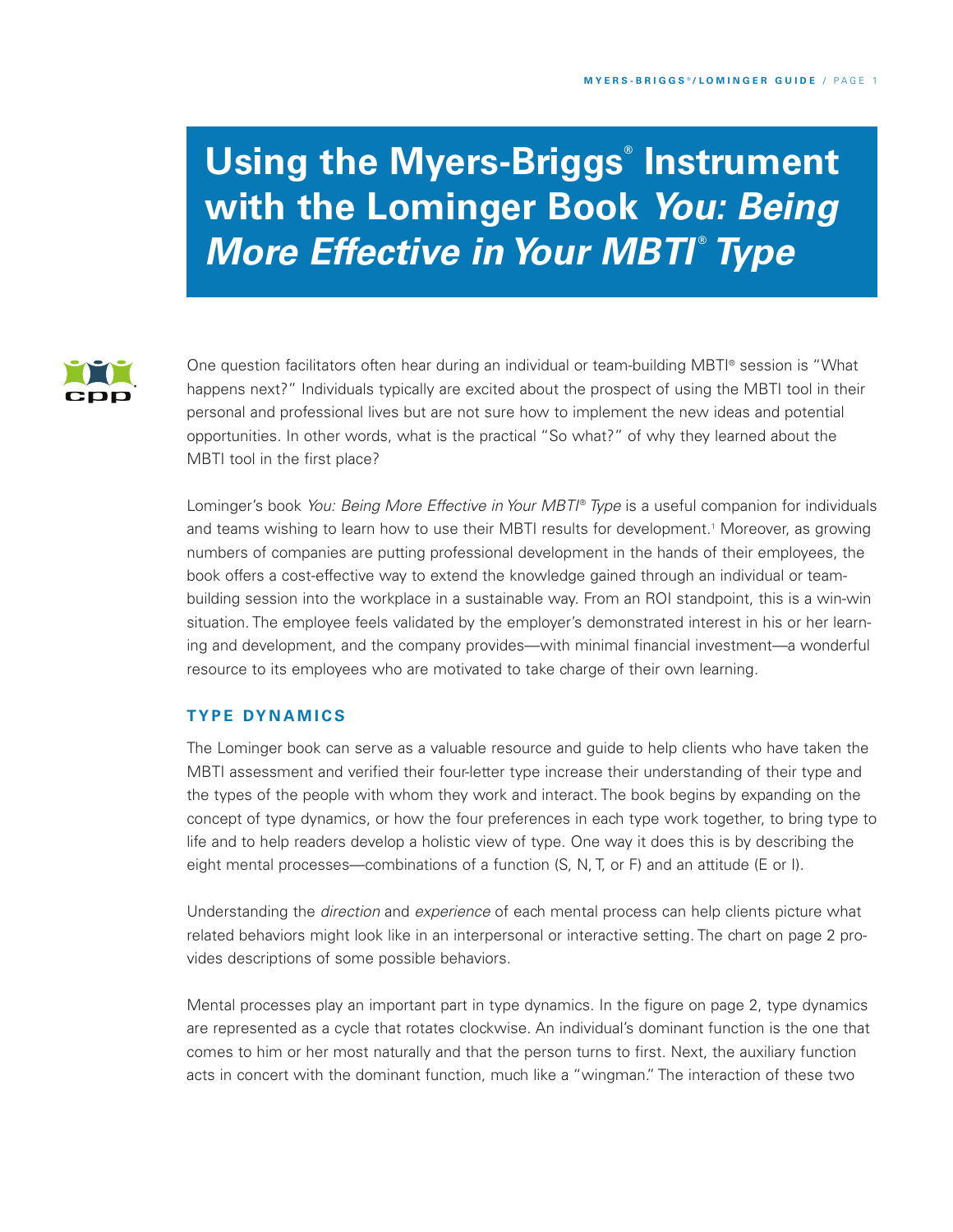| <b>Mental Process</b>                  | <b>Possible Behaviors</b>                                                                                                                                                                                                                                                     |  |  |  |
|----------------------------------------|-------------------------------------------------------------------------------------------------------------------------------------------------------------------------------------------------------------------------------------------------------------------------------|--|--|--|
| S <sub>E</sub> (Extraverted Sensing)   | Developing awareness of the external environment, including specific details<br>$\bullet$<br>and facts, and attempting to understand or act on this awareness<br>Paying attention to things one can see, hear, smell, taste, and touch<br>$\bullet$                           |  |  |  |
| S <sub>I</sub> (Introverted Sensing)   | Taking time to be clear about what specific pieces of information mean and<br>۰<br>analyzing the source of the information<br>Examining the context of an experience, what one remembers paying atten-<br>$\bullet$<br>tion to, how one felt about it, and what it might mean |  |  |  |
| $N_F$ (Extraverted Intuition)          | Building bridges, tying together themes, and looking for ways to bring all the<br>$\bullet$<br>information together<br>Evaluating "What does all this mean?" and creating ideas and possibilities<br>$\bullet$<br>around the answers                                          |  |  |  |
| N <sub>1</sub> (Introverted Intuition) | Thinking about what is next and what might happen in the future<br>$\bullet$<br>Putting together ideas with an understanding of how the ideas influence the<br>۰<br>big picture                                                                                               |  |  |  |
| T <sub>F</sub> (Extraverted Thinking)  | Providing an objective analysis in an attempt to solve a problem by question-<br>$\bullet$<br>ing and challenging others<br>Imposing boundaries on problems to limit the scope of a required solution to<br>a workable dimension                                              |  |  |  |
| T <sub>1</sub> (Introverted Thinking)  | Being specific about the way information is understood—expanding and dis-<br>۰<br>secting analysis for new learning<br>Conducting critical analysis to find out what will work and what won't work<br>$\bullet$                                                               |  |  |  |
| F <sub>F</sub> (Extraverted Feeling)   | Needing to be in relationship with and connect with others involved<br>۰<br>Showing others, in a warm and compassionate way, how and why one cares<br>$\bullet$<br>about someone or something                                                                                 |  |  |  |
| F <sub>1</sub> (Introverted Feeling)   | Taking time to reflect on or think about how feelings relate to one's morals<br>$\bullet$<br>and values<br>Looking for what ideas might mean to oneself and the others involved<br>۰                                                                                          |  |  |  |

functions creates the individual's *function pair*. We can help our clients learn about function pairs and use their knowledge to understand the way they approach change, conflict, communication, decision making, leadership, and many other applications of type.

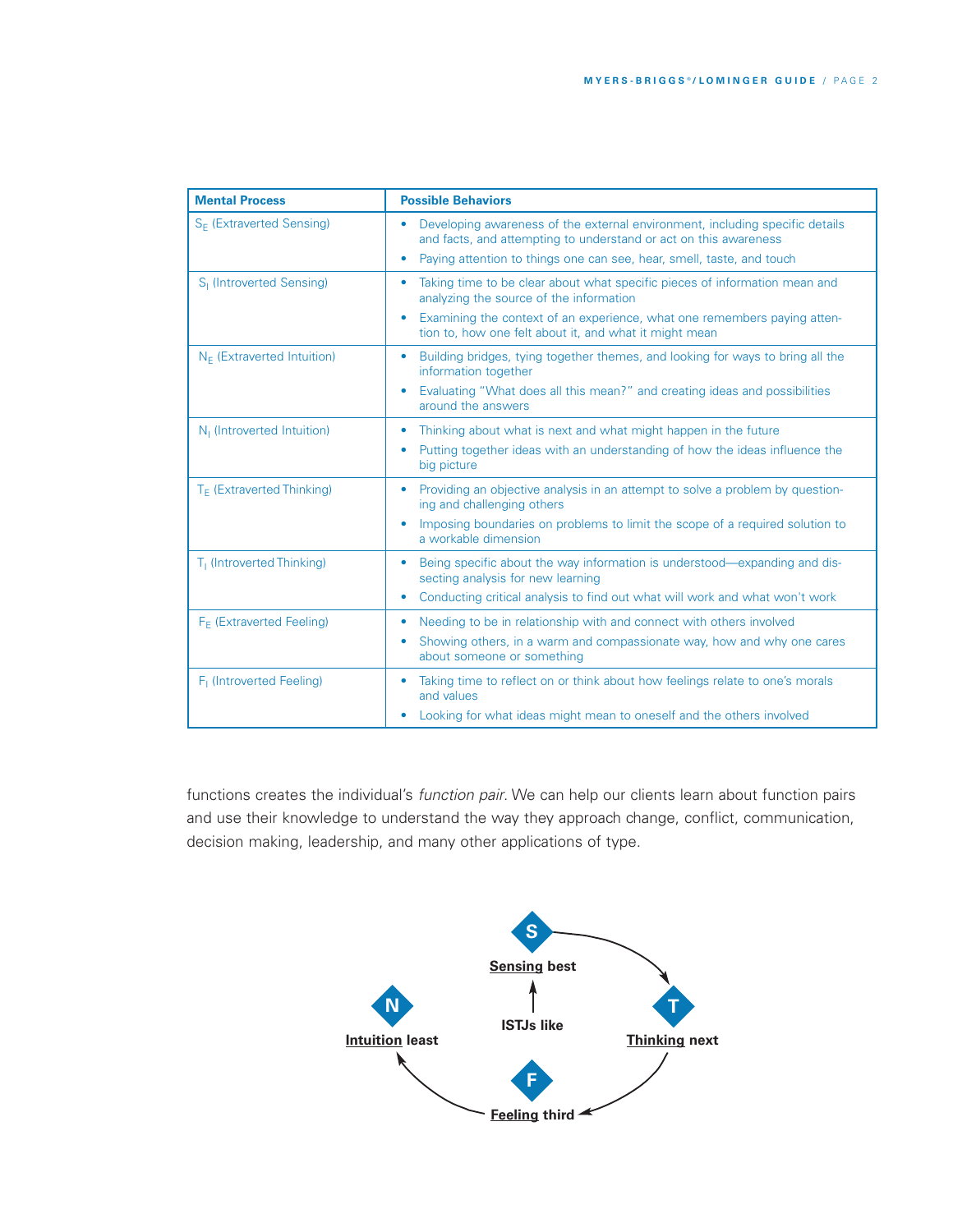# **TY P E D E V E LO P M E N T**

Type theory contends that individuals spend much time in the first half of life developing their dominant and auxiliary functions. People have the drive to master those functions first because they lean on them much more than they do their last two functions. The third, or tertiary, function is the opposite of the auxiliary and is less developed than the first two functions. The fourth, or inferior, function is the least conscious of all our functions, and thus we don't have the same opportunity to master it that we do with our dominant and auxiliary functions. We don't always recognize when we are using our inferior function, and therefore it can be more challenging to develop.

While the four functions normally operate in a 1, 2, 3, 4 order (#1 dominant, #2 auxiliary, #3 tertiary, #4 inferior), as shown in the chart below, when people are significantly stressed the order of operation reverses. Put simply, when individuals are under great stress or fatigued they have less access to their most preferred, most natural functions and are forced to operate by using their less preferred, less accessible functions. Naomi Quenk calls this being "in the grip" of our inferior function. <sup>2</sup> It is a little bit like writing with our nondominant hand: It feels awkward, uncomfortable, and strange at times. We behave in uncharacteristic, unpredictable ways. Typically, response time

| <b>Type</b> | #1 Dominant     | #2 Auxiliary    | #3 Tertiary | #4 Inferior |
|-------------|-----------------|-----------------|-------------|-------------|
| <b>ESTJ</b> | Thinking        | Sensing         | Intuition   | Feeling     |
| <b>ISTJ</b> | Sensing         | <b>Thinking</b> | Feeling     | Intuition   |
| <b>ESFJ</b> | Feeling         | Sensing         | Intuition   | Thinking    |
| <b>ISFJ</b> | Sensing         | Feeling         | Thinking    | Intuition   |
| <b>ESTP</b> | Sensing         | Thinking        | Feeling     | Intuition   |
| <b>ISTP</b> | Thinking        | Sensing         | Intuition   | Feeling     |
| <b>ESFP</b> | Sensing         | Feeling         | Thinking    | Intuition   |
| <b>ISFP</b> | Feeling         | Sensing         | Intuition   | Thinking    |
| <b>ENFJ</b> | Feeling         | Intuition       | Sensing     | Thinking    |
| <b>INFJ</b> | Intuition       | Feeling         | Thinking    | Sensing     |
| <b>ENFP</b> | Intuition       | Feeling         | Thinking    | Sensing     |
| <b>INFP</b> | Feeling         | Intuition       | Sensing     | Thinking    |
| <b>ENTJ</b> | Thinking        | Intuition       | Sensing     | Feeling     |
| <b>INTJ</b> | Intuition       | <b>Thinking</b> | Feeling     | Sensing     |
| <b>ENTP</b> | Intuition       | Thinking        | Feeling     | Sensing     |
| <b>INTP</b> | <b>Thinking</b> | Intuition       | Sensing     | Feeling     |

#### **Order of Functions for Each Type**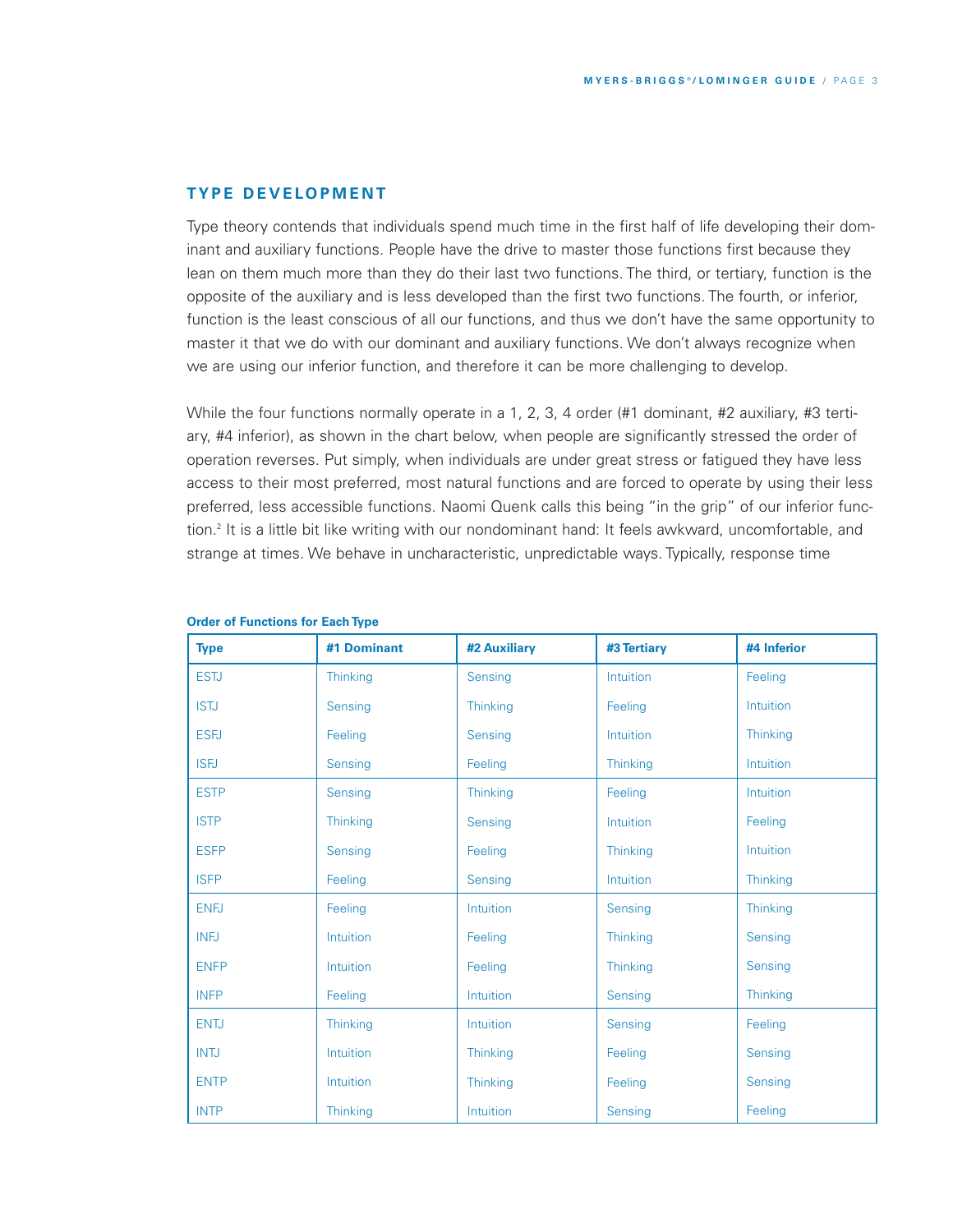lengthens and individuals become less efficient. This is why when people are working a stressfilled fifteen-hour day, they are really getting only six hours of work done and spinning their wheels for the other nine hours. They are "in the grip" and not at the top of their game!

So what is required to return to an optimal cycle of functions and one's preferred method of functioning? For individuals in stressful situations, allowing themselves to choose behaviors associated with their inferior function gives them an opportunity to refuel and return to their pre-stress level of functioning. The problem for many people is that they don't make an effort to do this. They don't take time off from work when they are sick and don't get enough sleep when they are too busy. They run on fumes and assume that eventually they will catch up. Although they may know logically that if they take the day off it will help them heal and return to work refreshed, often people feel they don't have the option to do this. The result is a longer-than-necessary period of ineffectiveness and stress.

If we help our clients understand type dynamics and the order of their functions, they can use that understanding to their advantage. By pairing their knowledge of type dynamics with the recommendations offered in the Lominger book, they can leverage the power of type and develop themselves under the best and the worst circumstances. For example, the Lominger book looks at ways people may overuse or underuse their preferences and offers insights that may help people learn to flex their type style to improve the outcome of a situation. Let's say you are a project manager driving an initiative with a team of people who have various MBTI ® types. As an ESTJ, you prefer to have an exact, detailed plan that specifies each step and substep for participants. This style, however, may be so foreign to some participants—INFPs, for example—that even being a member of the team creates tension for them. When you overuse your type in this way, you may neglect to appreciate type diversity and the many different ways people arrive at conclusions. A project manager who lacks this kind of vision or flexibility may find himself or herself leading a team with some motivation and morale issues, which undeniably will affect the quality and delivery of services.

In another example, the Lominger book offers some management suggestions to an ENFP. The ENFP's style is driven by a need to connect with and please people with whom he or she is working. Sometimes what gets lost in the execution has to do with the preferences opposite those of a person's function pair (for an ENFP, those opposite preferences are S and T). In one section the book recommends ways to organize, manage time, forecast tasks and work, set goals, and create a process. Of course, these things are within the capabilities of an ENFP, but they may not come naturally. Therefore, the Lominger book recommends some specific strategies the ENFP can try in attempting to accommodate the needs of his or her opposite preferences.

# **A D D I T I O N A L B E N E F I T S**

Following the section on mental processes, the Lominger book presents chapters on the sixteen MBTI types, which discuss strengths, basic communication, barriers to effectiveness, and stress reactions for each type. Each of these chapters also contains sections called "Being a More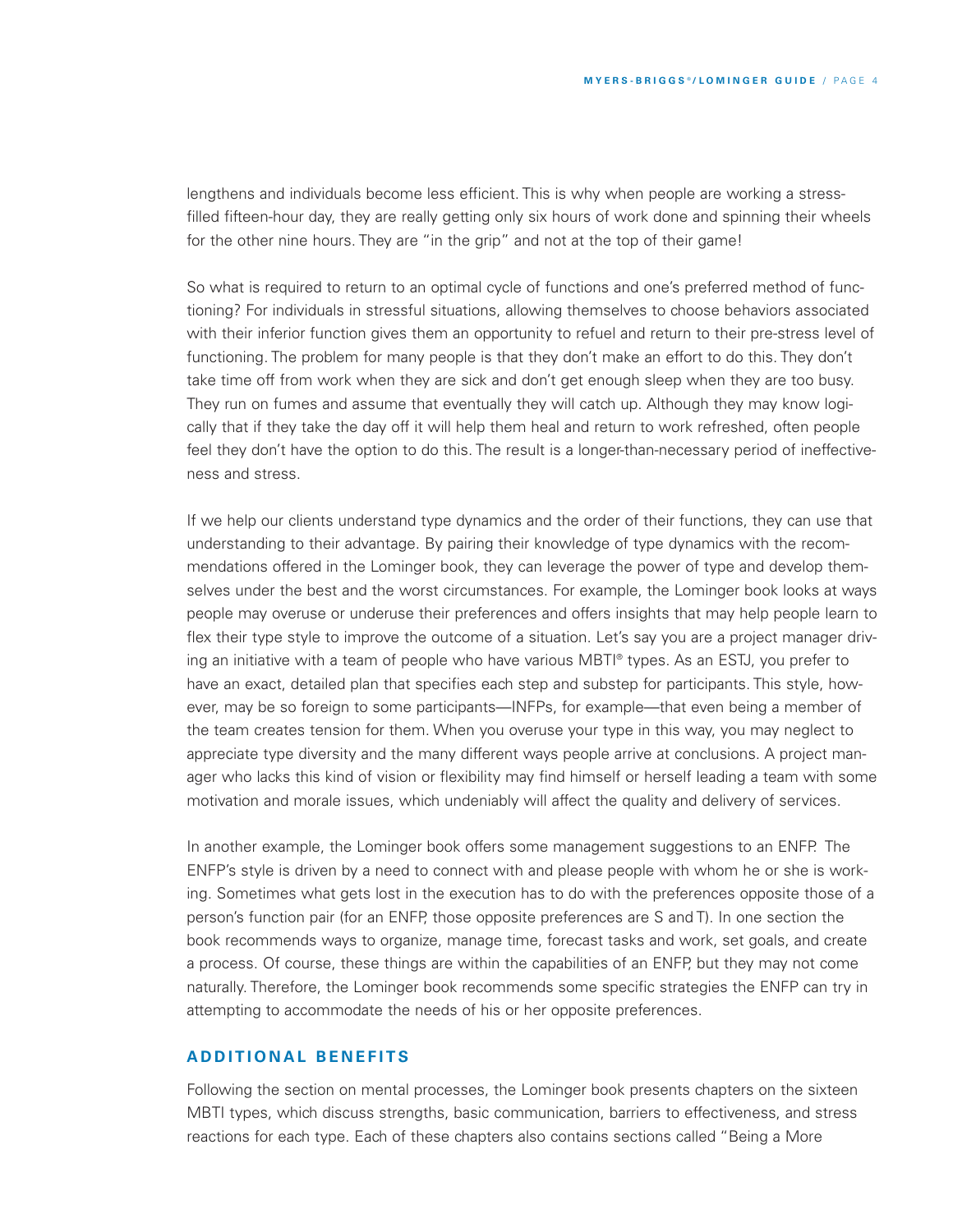Effective [ISTJ]," "Overusing [ISTJ] Tendencies," "Applications," and "Suggested Readings." The "Suggested Readings" sections are particularly helpful for clients who like to give themselves homework assignments and self-development challenges to meet specific goals.

Next the book looks at the MBTI® Form Q (Step II™) assessment, helping readers understand the facets and use the information garnered from them to increase their awareness of type in others and themselves. The authors look at either developing a facet or determining whether a facet is being overused. The book concludes with a brief section about general effectiveness and development planning for all types.

Ultimately, the Lominger book is an informative and easy-to-use resource our clients can employ in conjunction with their MBTI results. Its straightforward presentation enables readers to focus on those areas in which they are looking to develop more insight around their type or the types of people with whom they interact. Each section specifically and practically outlines strategies and applications that relate to on-the-job and realistic ways to flex type and develop preferences in an *appropriate* way, which is the key to using type most effectively.

Whether our clients have undergone a team or individual interpretation, using the book as a guide and resource in concert with their MBTI report will enable them to drive their own development and create a specific, step-by-step plan to elevate themselves to the next level in their career or organization. The Lominger book can be used in any department and at any level in an organization, and it is a small investment with a potentially huge ROI.

### **NOTES**

- 1. Pearman, R. R., Lombardo, M. M., and Eichinger, R. W. (2005). *You: Being more effective in your MBTI ® type*. Minneapolis, MN: Lominger International.
- 2. See Quenk, N. L. (2000). *In the grip: Understanding type, stress, and the inferior function,* 2nd ed. Mountain View, CA: CPP, Inc.